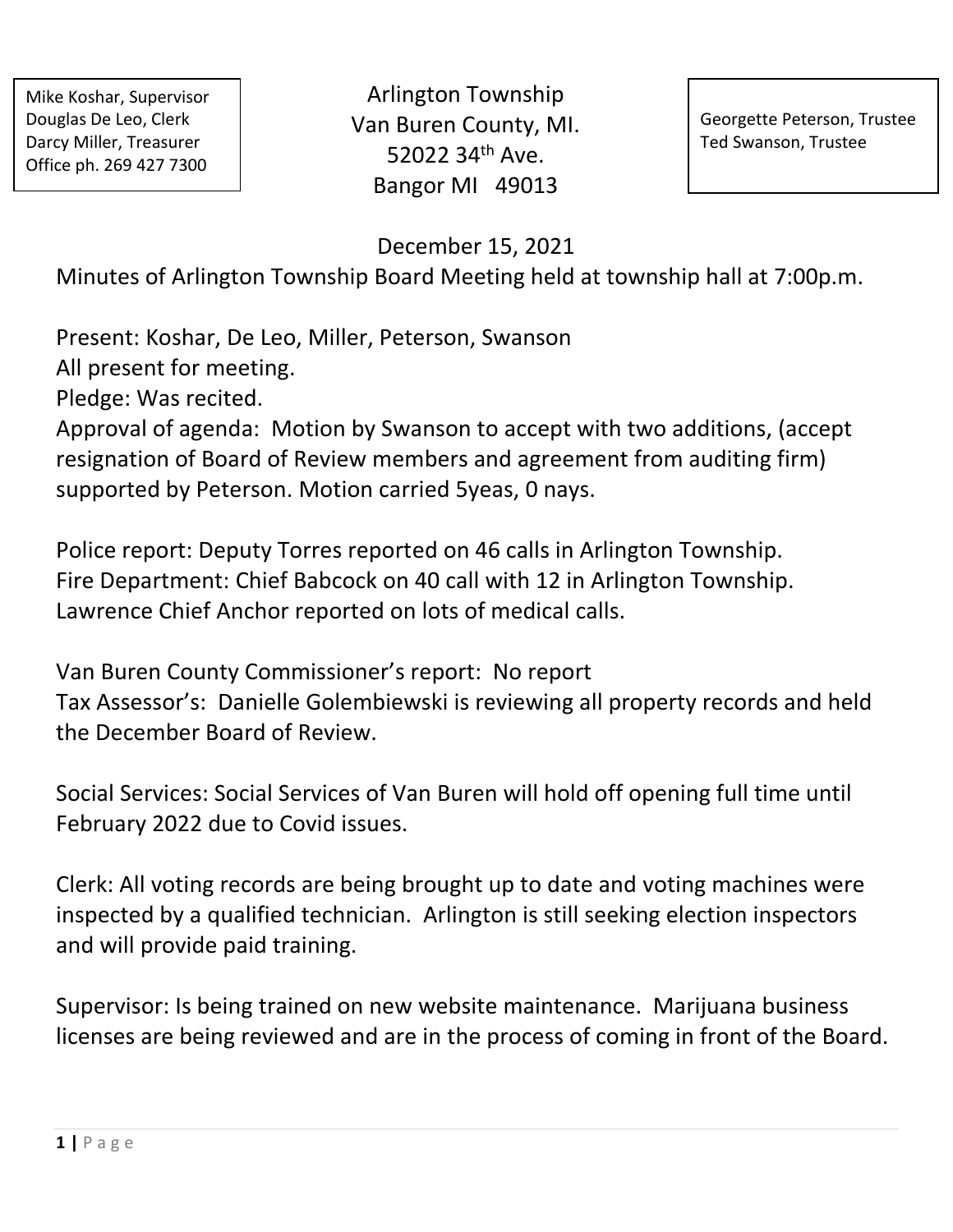Treasurer's Report: Miller gave financial report: Current balance as of 12/01/2021 \$522,461.37, Receipts \$5,976.23, Expenditures \$52,118.44 ARPA transfer out \$107,076.00 transfer out to Oak Leaf Investments \$250,000. Balance as of 12/15/2021 \$119,243.16

Motion to pay bills by Swanson, supported by Koshar. Roll call: De Leo yea, Peterson yea, Miller yea, Swanson yea, Koshar yea.

Minutes of the November 17, 2021 meeting were approved as presented by a motion from Swanson, supported by Peterson. 5 yeas 0 nays.

Consent agenda: Motion by Miller, supported by Swanson to approve. 5 yeas 0 nays.

**New Business**: Assessor Golembiewski explained the Poverty exemptions and Policy Guidelines Application that is needed to be adopted by Board. Motion by Peterson, supported by Swanson to adopt. 5 yeas 0 nays *Policy Guidelines Application attached to end of Minutes.* 

1. Oak Grove Farm, 39940 CR 673 events venue business. Motion by Swanson to have Oak Grove Farm submit a site plan that will be in compliance with the Township's ordinances. Koshar supported. 5 yeas 0 nays. Site plan needs to be from architect or engineer and stamped.

2. Bangor Fire Department request: Swanson made a motion to pay 1/6 of the equipment request for a new ATV to help with off road recues, not to exceed \$6,000.00. Support Koshar. Roll call: De Leo yea, Miller yea, Koshar yea, Swanson yea, Peterson yea.

3. Green Standard 51661 28th Ave. Bangor: Conferring with the marijuana coordinator Green Standard has completed all requirements to satisfy Arlington Township's ordinances concerning marijuana business license. Motion by Swanson to approve the renewal of two adult use and one medical license until 11/15/2022 with a penalty of \$500.00 for not acquiring a site plan that was in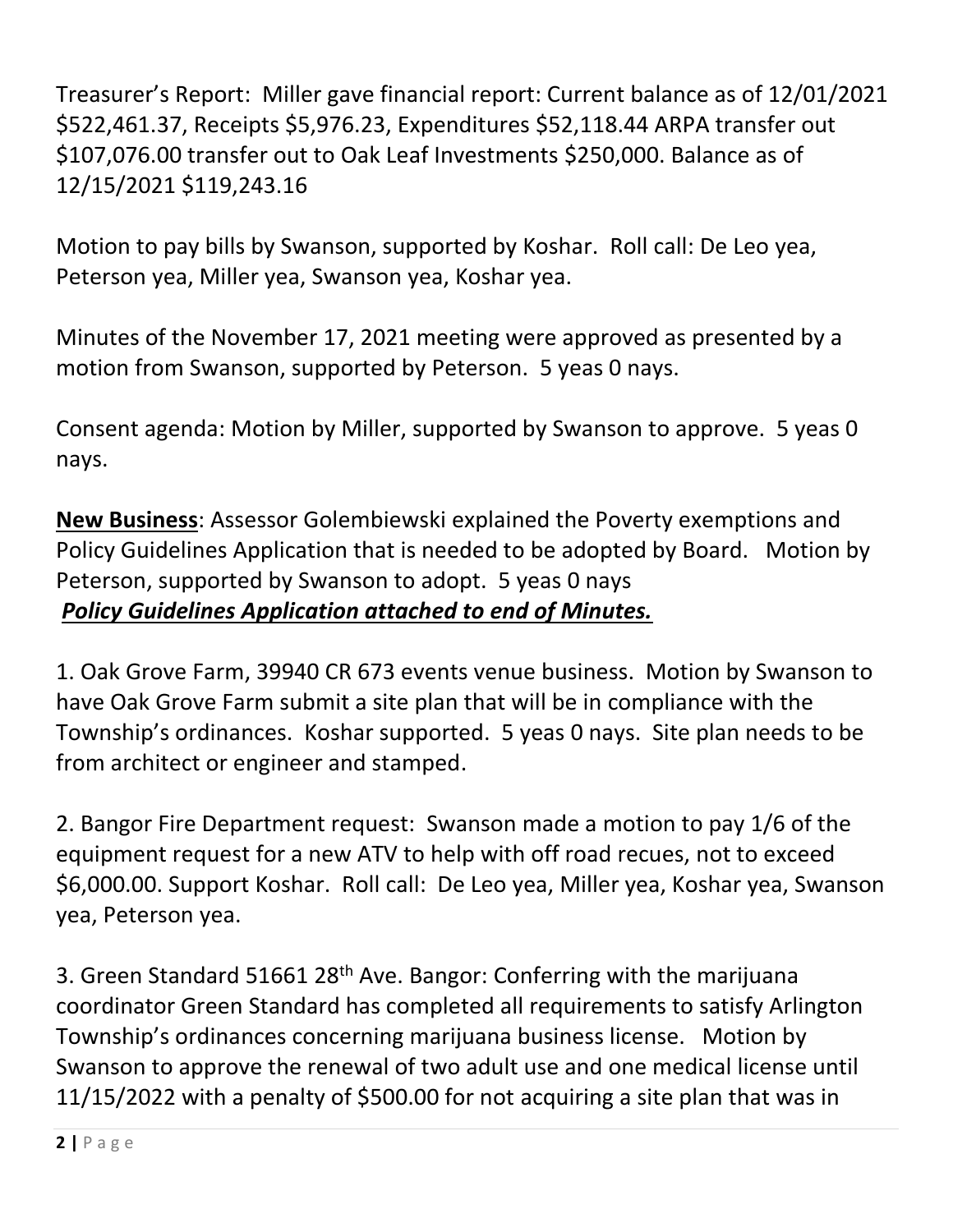compliance with the township's ordinance in a timely manner. Support by Koshar. Roll call: Miller yea, De Leo yea, Koshar yea. Swanson yea, Peterson yea.

4. Top Coast 29300 50<sup>th</sup> Street Bangor: The township's marijuana coordinator has determined that Top Coast has completed all requirements to satisfy the Township's ordinances for a marijuana business licenses and a Special Use Permit ending 11/15/2022, and will allow Top Coast to convert two medical license to adult use. Motion by Swanson, supported by Peterson. Roll call: Swanson yea, Peterson yea, Miller yea, De Leo yea, Koshar yea,

5. Arlington Land Holdings LLC 52570 36<sup>th</sup> Ave. Bangor: The township's marijuana coordinator has determined that Arlington Land Holdings has satisfied the township's marijuana business licenses and Special Use Permit requirements to operate a marijuana grow business. Motion by Peterson to approve SUP and business licenses for 1 medical and 2 adult use licenses until 11/15/2022. Support Swanson. Roll call: Peterson yea, De Leo yea, Swanson yea, Koshar yea, Miller yea. Do to timing of Arlington Land Holding LLC application for additional licenses, they will be able to purchase 3 additional licenses if and when available.

6. High Power 56670 28th Ave. Bangor: A motion by Swanson to deny SUP and marijuana business license for the following reasons.

HP obtained a License and an SUP for an indoor grow. HP has not completed its grow building.

In the summer of 2020, HP grew marijuana in its building in an effort to raise money that HP would have used in its business.

HP filed documents with the State describing the ownership of HP. The documents were false.

HP has kept 2 sets of records regarding its ownership for the purpose of deceiving the State and for the purpose of avoiding background checks for Fred Day (and possibly others).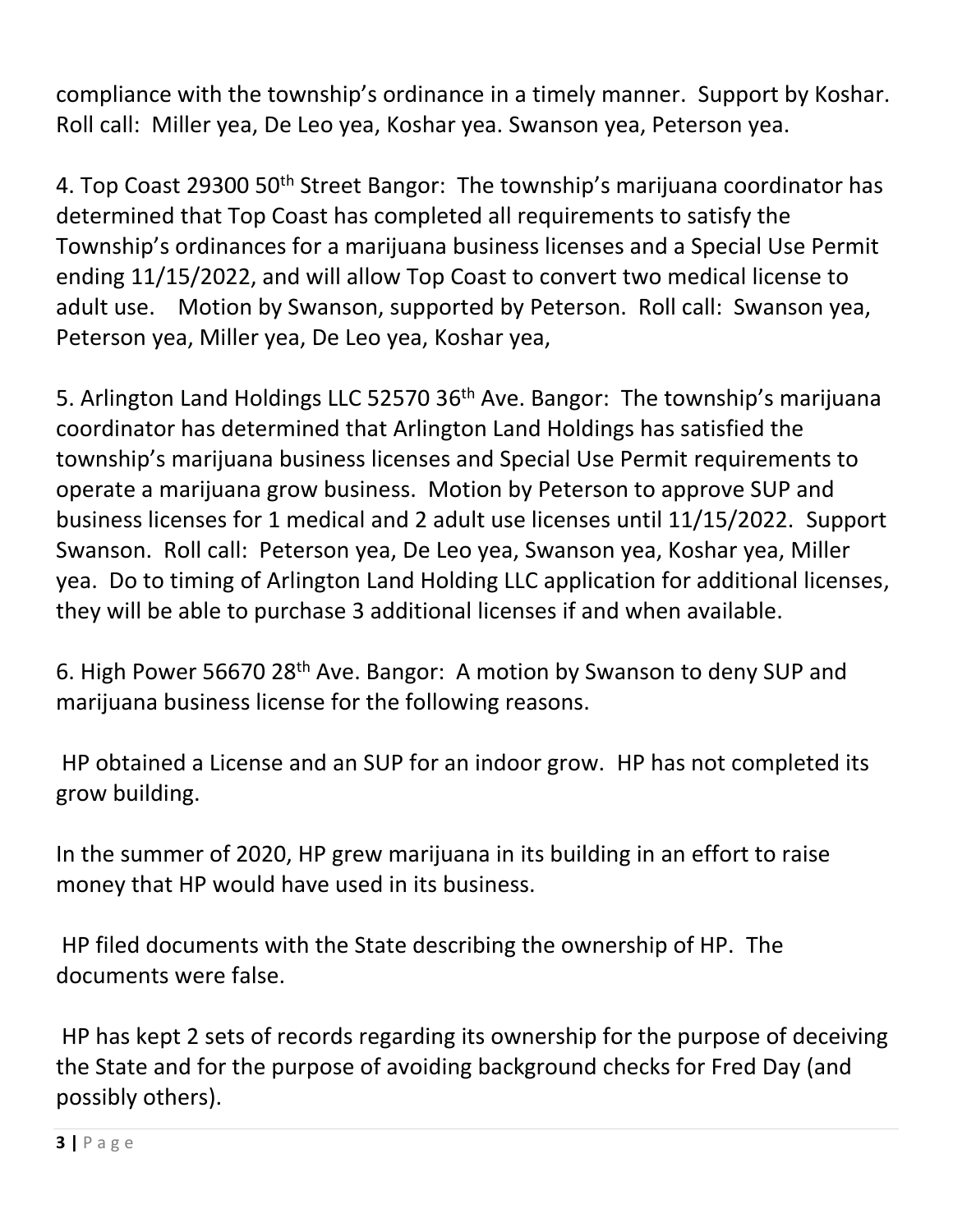The Township has obtained a series of documents prepared by Fred Day that show the percentages of ownership that were disclosed to the state and the "actual" ownership. The documents show at least two versions of ownership percentage.

HP falsified documents that it filed with the State regarding the identity of its lenders and the amounts that have been lent to the company. HP did this on the advice of one of its members because disclosure of the correct loan information might have jeopardized HP's chance to get pre-qualified.

HP repeatedly refused to provide the documentation and information that the Township requires in order to evaluate the HP renewal applications.

Fred Day has made a series of misrepresentations to the Township about various issues.

Day lied to the PC in a prior meeting about having a "sealed" site plan when he knew that he had only "sealed" construction drawings.

## **December 15, 2021 Minutes of Arlington Township Board Meeting held at township hall at 7:00p.m.**

Day has repeatedly said that HP has submitted all documents and information required from HP. HP accused the Township of losing a number of HP documents. There is no evidence to support this claim, and it is an excuse for HP's failure to comply with Township requirements.

Day told the PC that the HP property was owned by his mom and Barry Singer. We now know that this statement was false and that HP owns the property.

Day claims that his mom and sister loaned money to HP. There is no evidence to support this claim.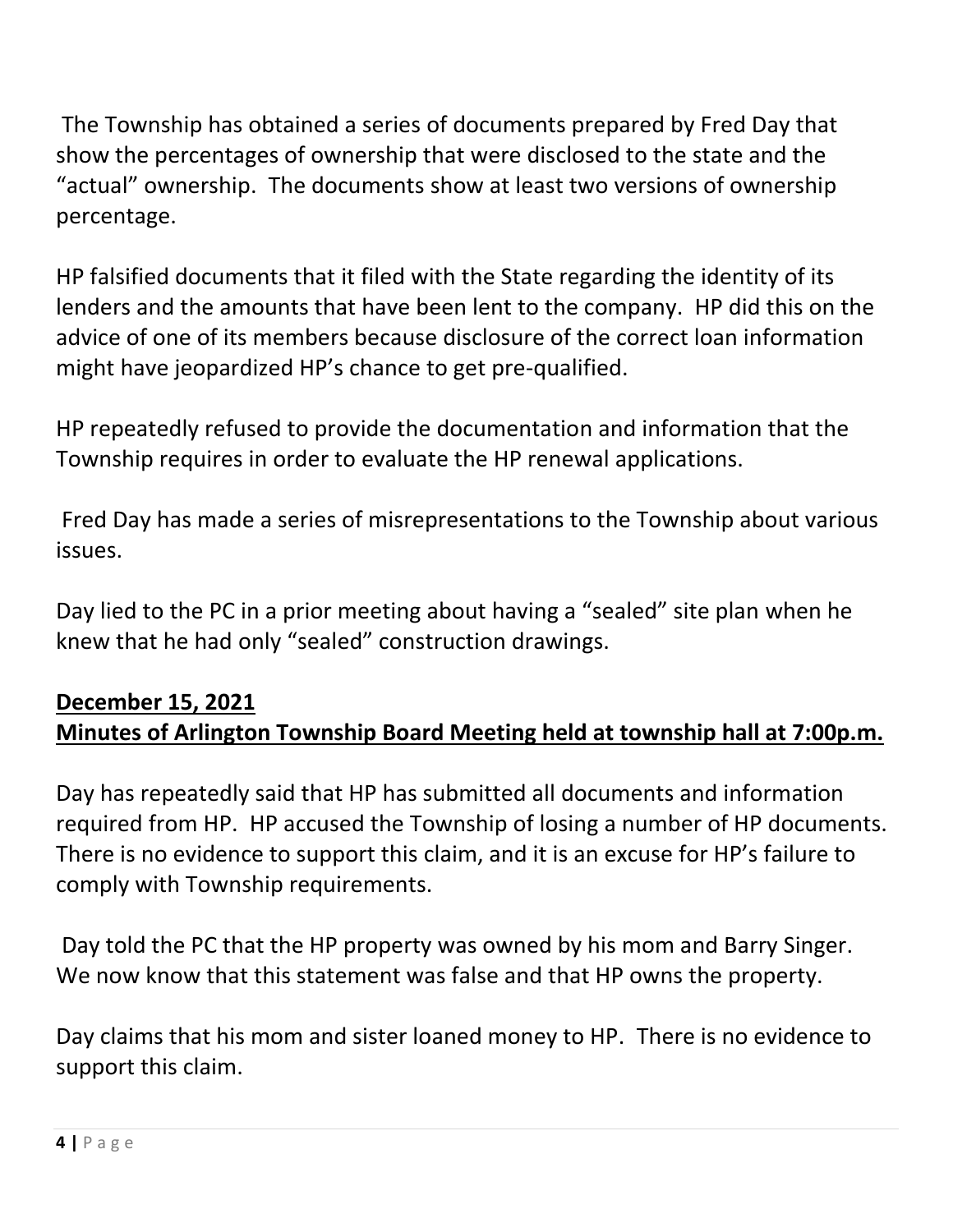Day refused to provide the PC with direct answers to questions posed to him on December 1.

Day's statements, in general, were evasive and incredible.

HP has provided no evidence or information indicating that it will be able to complete the grow operation.

Fred Day insists that he is just a 9% owner of HP. This claim is not credible.

Support of Motion by Peterson to deny. Roll call: De Leo, yea, Miller yea, Swanson yea, Koshar yea, Peterson yea. Motion carried to deny.

4. Office security window: Motion by De Leo to approve the purchase and installation of a security window not to exceed \$901.40. Support by Peterson. Roll call: De Leo, yea, Miller yea, Swanson yea, Peterson yea, Koshar yea.

5. E-Mail accounts: Motion by Swanson to upgrade e-mail addresses for all elected and appointed/hired personnel for Arlington not to exceed \$900.00 dollars. Support Peterson. Roll call: Swanson yea, Miller yea, De Leo yea, Peterson yea, Koshar yea.

## **Old Business:**

Quality Cannabis file has been reviewed and the township is waiting for a report from Environment, Great Lakes, and Energy Commission (EGLE). File has been tabled until next month (January 2022) meeting.

Zoning and code personnel position: A special meeting will be held at 6:00p.m. on January 19,2022 to conduct interviews of potential candidates. The Arlington Township regular meeting will start at 7:00p.m. on the same night and date.

Building improvements: The sidewalk is complete and lawn has been seeded.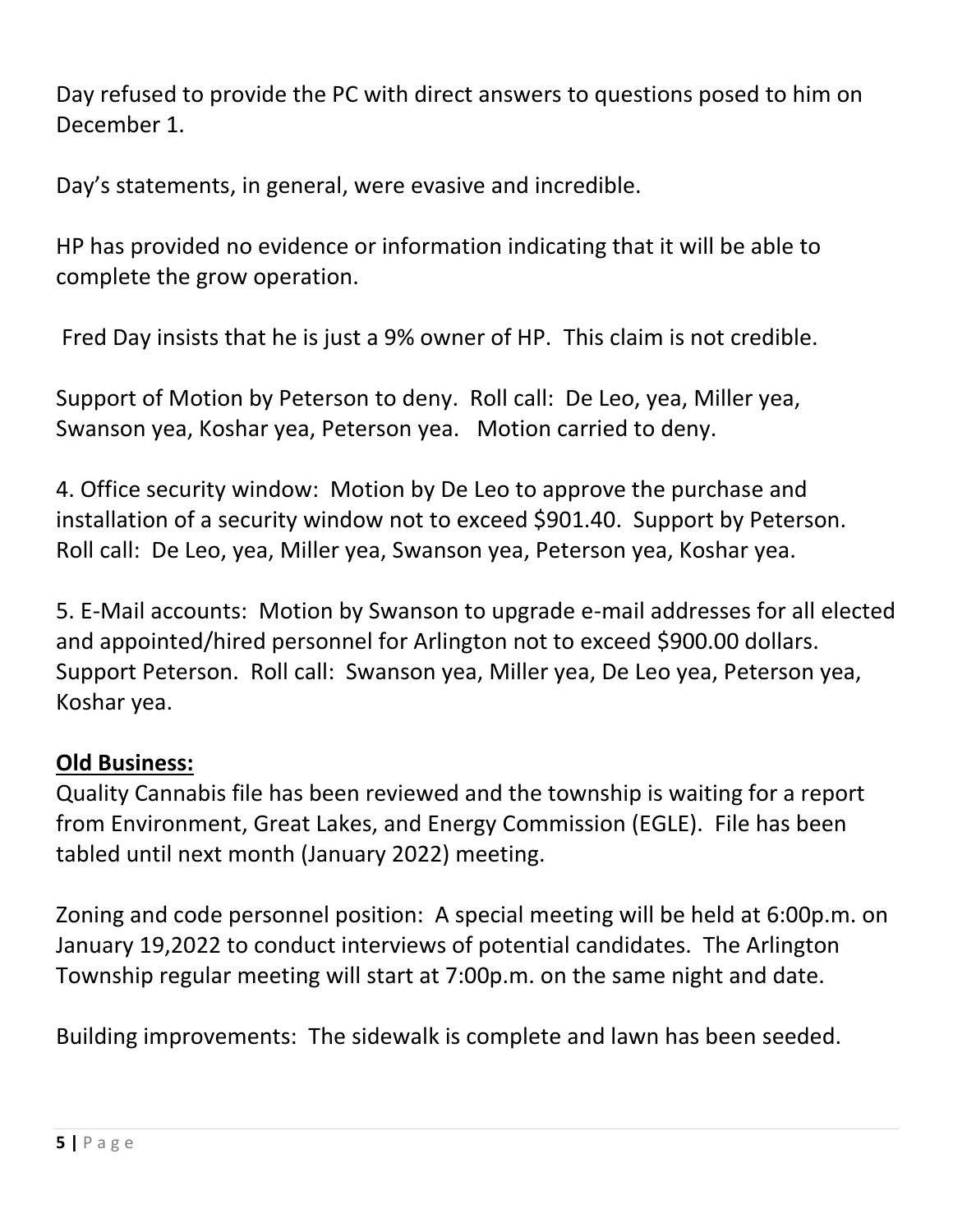Letter of agreement with Walker, Fluke and Sheldon PLC: A motion to accept the agreement with two changes was given by Swanson: 1. In case of a hearing that requires an arbitrator the less fortunate party will be responsible for fees. 2. The yearly increase in fees for Walker, Fluke, and Sheldon will be approved by the township's board before taking effect. Supported by Peterson. Motion carried 5 yeas, 0 nays

Resignation letters: Annie Funke has submitted her resignation letter from the Board of Review effective 12/31/2021. Dan Sell has submitted his letter effective 12/15/2021. Kim Brando has submitted her letter effective 12/30/2021. Motion carried to accept resignation letters and offer a word of thanks and gratitude for the service performed.

Some comments were made by audience of light pollution given off by greenhouse lighting staying on past 10:00p.m.

Minutes by Douglas De Leo, Township Clerk.

2022 Arlington Township Poverty Exemption Policy Guidelines and Application Section 211.7u (1) of the Michigan General Property Tax Act indicates that the principal residence of persons who, in the judgment of the supervisor and board of review, by reason of poverty, are unable to contribute toward the public charges is eligible for exemption in whole or in part from taxation under this act." The Township of Arlington adopts this policy which includes an asset and income test. The Board of Review shall follow the Arlington Township policy when granting or denying an exemption. If a person meets all eligibility requirements, the Board of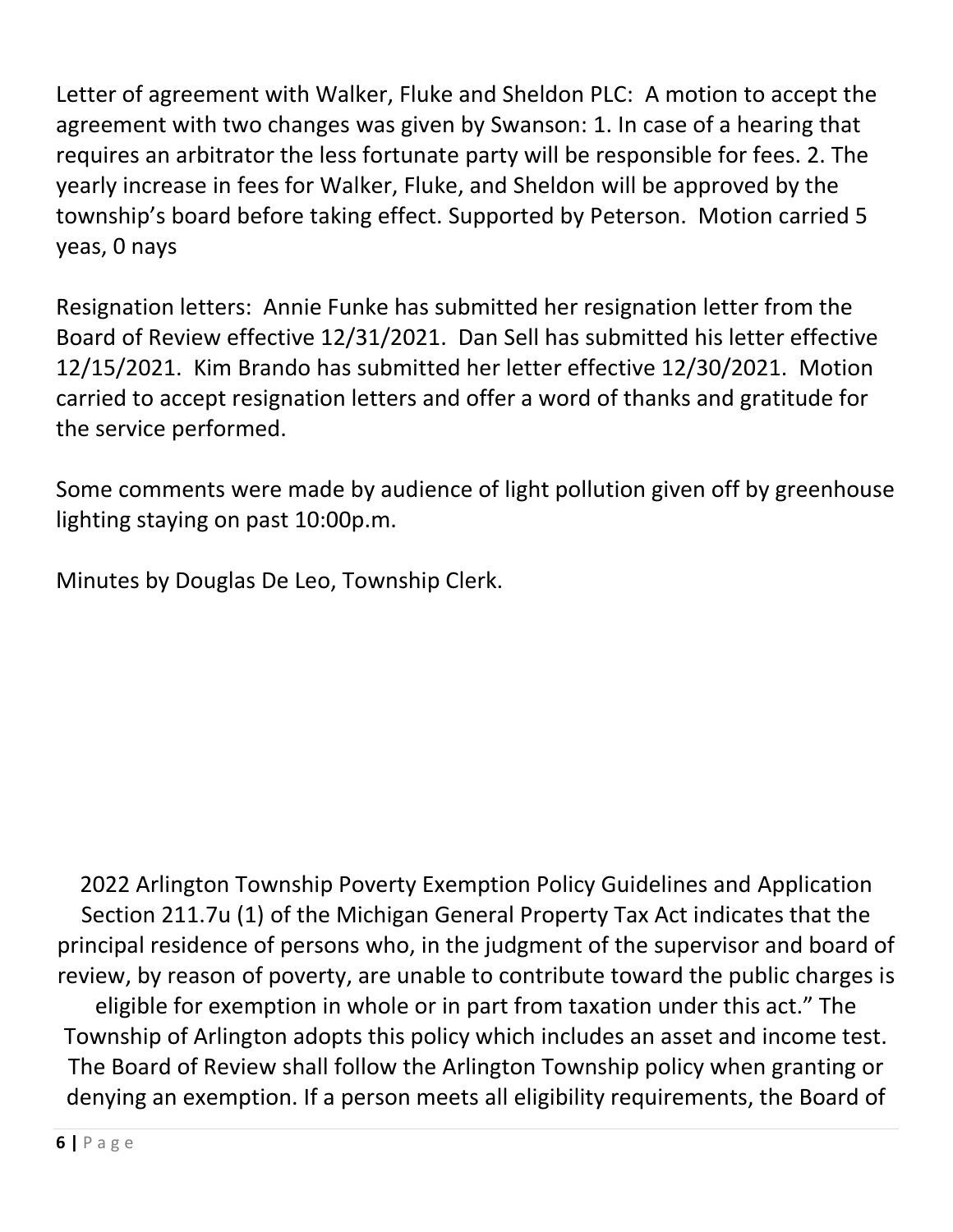Review must grant a full exemption equal to a 100% reduction in taxable value or a partial exemption equal to a 25% or 50% reduction in taxable value. A property owner who files for a poverty exemption at the March Board of Review is not prohibited from also filing a valuation appeal at the March Board of Review. A property owner that did not file a poverty appeal to the March Board of Review may file a poverty exemption application with the July or December Board of Review. Poverty exemption denials may be appealed to the Michigan Tax Tribunal. The following policy and guidelines were adopted at the December 2021 Arlington Township Board meeting. The income levels used are the federal poverty guidelines published in the prior calendar year in the Federal Register by the United States Department of Health and Human Services. Requirements: 1. All applicants must annually file a completed application form and all required documentation with the Assessing Department. The application and supporting documentation must be submitted after January 1, 2022, but before the December Board of Review. Disabled applicants may call the Assessing Department at (269) 225-9006 to arrange for assistance. 2. All applicants must provide a complete, signed Federal Income Tax return and State Income Tax return, including the Homestead Property Tax Credit (MI1040CR), that were filed in the immediately preceding year or in the current year for all persons residing in the principal residence. If the applicant(s) is not required to file a Federal or State Income Tax return, a signed Poverty Exemption Affidavit must be provided along with the Homestead Property Tax Credit (MI1040CR). 3. In accordance with PA 390 of 1994, the applicant must meet the "Asset Guidelines" adopted by the Arlington Township. 4. The applicant must meet the Federal Poverty Income Guidelines (attached). \*\* Failure to meet the requirements will result in a denial of the poverty exemption. \*\* \*\* Submission of an incomplete application will result in return of the incomplete application WITHOUT consideration of the Board of Review. \*\* Asset Guidelines Used in the Determination of Poverty Exemptions for 2022 As required by PA 390 of 1994, all guidelines for poverty exemptions established by the governing body of the local assessing unit SHALL include an asset level test. The purpose of an asset test is to determine the resources available (cash and fixed assets and property that could be converted to cash) that could be used to pay property taxes in the year the poverty exemption is filed. The following asset test shall apply to all applications for poverty exemption: • All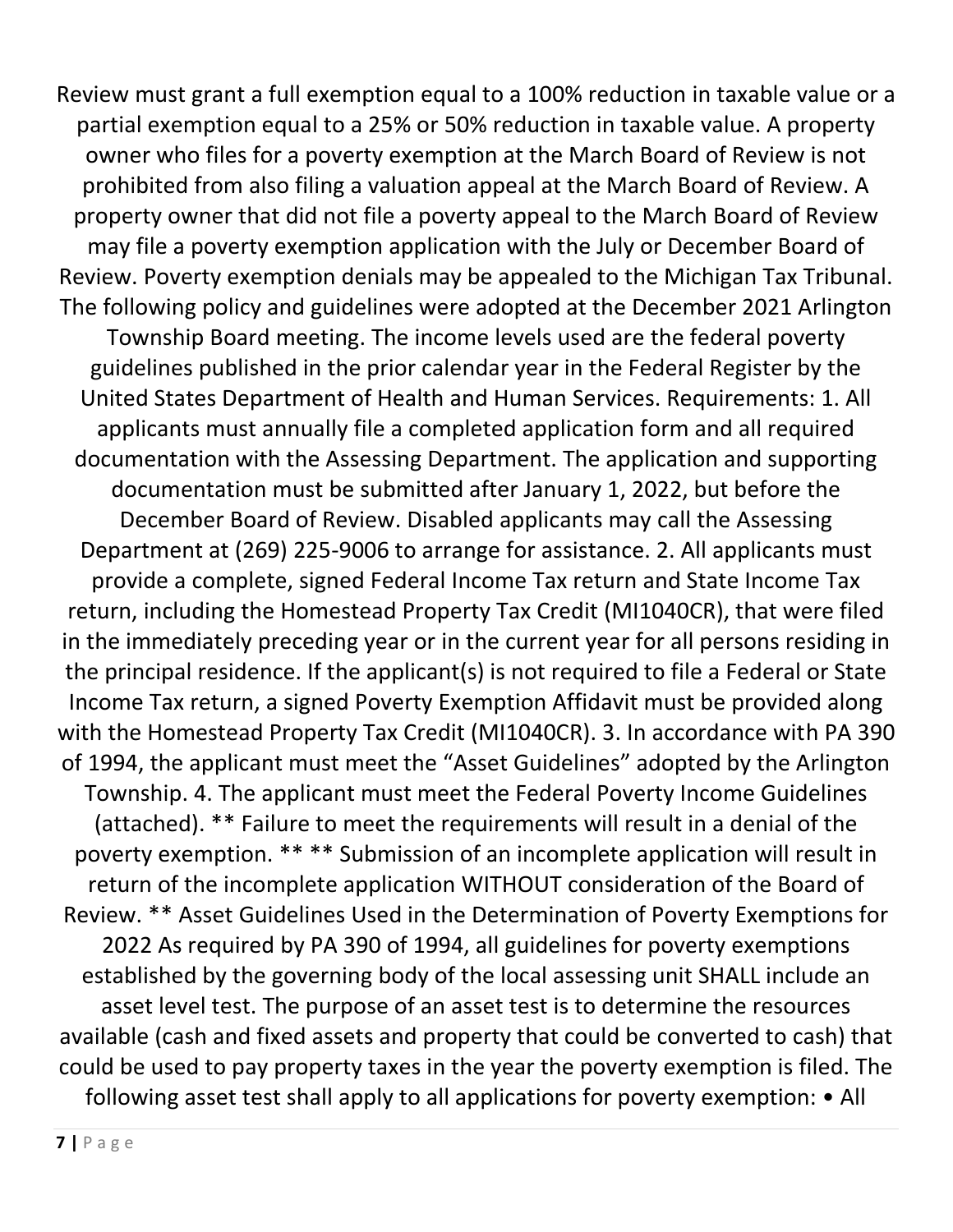household. • The applicant shall not have assets exceeding the amount shown in

the chart below based on the number of household occupants. • The asset Guideline (test) shall exclude the value of the principal residence subject to the poverty exemption request and exclude the value of one automobile. If multiple automobiles are owned, then the least valuable automobile will be excluded from the asset guideline. • The applicant shall not have total assets (excluding the value

of the principal residence subject to the exemption request and excluding the value of one automobile) more than 26,500. Size of Family Unit Asset Guidelines 1 \$12,880 2 \$17,420 3 \$21,960 4 \$26,500 5 \$26,500 6 \$26,500 7 \$26,500 8 \$26,500 For each additional person N / A Assets exceeding the amounts stated above will result in a denial of the poverty exemption. Asset Guidelines continued All asset information, as requested in the Application for Poverty Exemption, must be

completed in total. The Board of Review may request additional information and verification of assets, if the Board of Review determines it to be necessary and may deny an application if the assets are not properly identified. Cash and other assets may include but are not limited to: • Bank accounts i.e., savings, checking. • Stocks and bonds, pensions, IRAs and other investment accounts • Withdrawals of bank deposits and borrowed money. • Gifts, loans, lump-sum inheritances, and one-time insurance payments • Money received from the sale of property such as stocks, bonds, a house, or a car unless a person is in the specific business of selling such property. • Second home, rental property, or building/property other than the residence. • Excess or vacant land • Extraordinary automobiles • Jewelry, antiques, or artworks • Recreational vehicles\* • Equipment or other personal property. • Federal non-cash benefits programs such as Medicare, Medicaid, food stamps and school lunches • Food or housing received in lieu of wages and the value of food and fuel produced and consumed on farms \* Recreational vehicles may include snowmobiles, boats, camping trailers, travel trailers, motor home, jet ski, motorcycles, off road vehicles, or anything which may be considered a recreational vehicle. Income Guidelines Used in the Determination of Poverty Exemptions for 2022 Local governing bodies are required to adopt guidelines that set income levels for poverty exemptions and those income levels shall not be set lower by a city or township than the federal poverty guidelines updated annually by the U.S. Department of Health and Human Services. This means, for example, that the income level for a household of 3 persons shall not be set lower than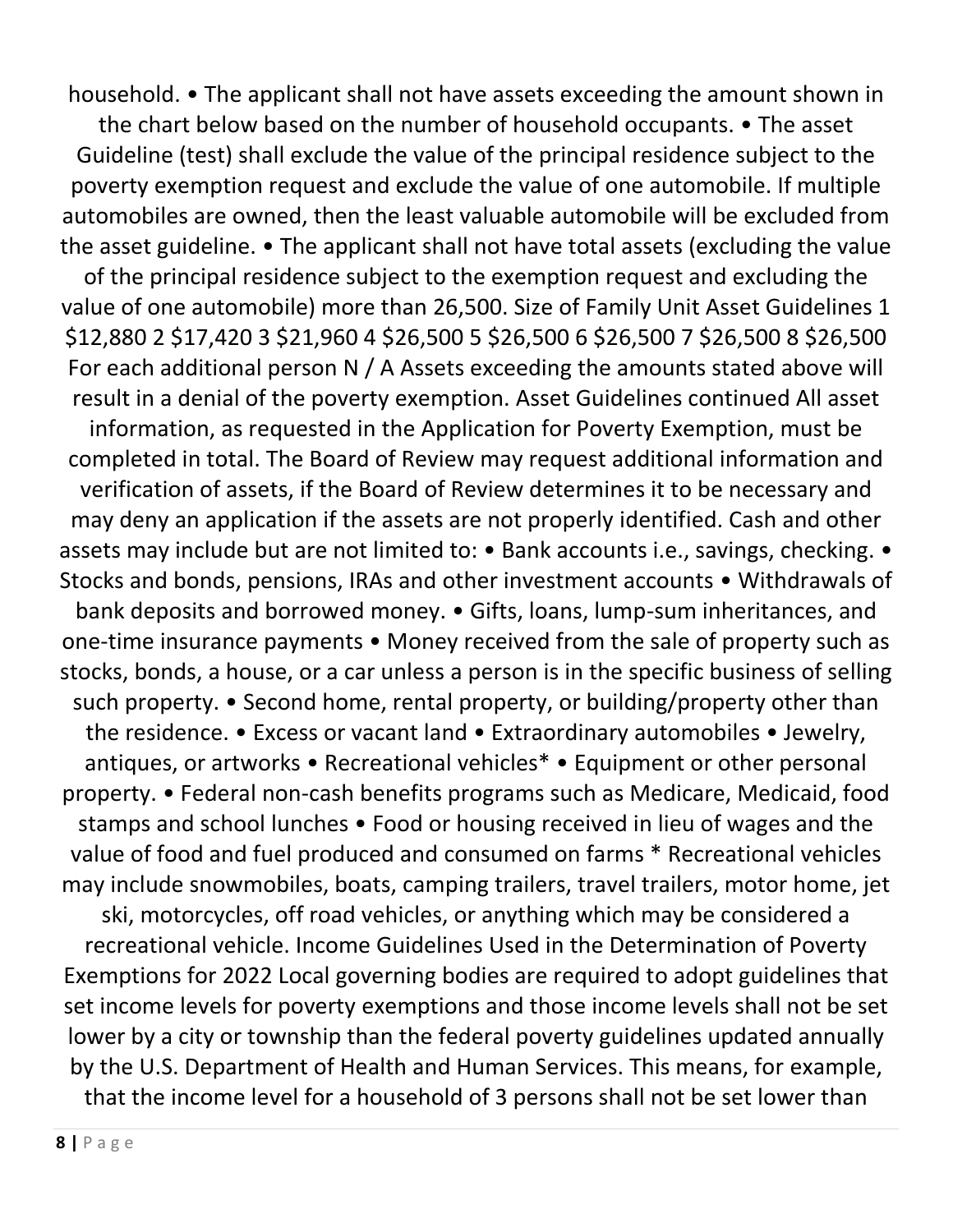\$21,960 which is the amount shown on the following table for a family of 3 persons. Below are the federal poverty guidelines updated annually in the federal register by the US Department of Health and Human Services which were adopted in 2021. The Dorr Township Board of Review will follow these guidelines for granting or denying poverty exemptions for the 2021year: Income Guidelines Continued Number of Household Members Poverty Guidelines 1 \$12,880 2 \$17,420 3 \$21,960 4 \$26,500 5 \$31,040 6 \$35,580 7 \$40,120 8 \$44,660 For each additional person \$4,540 The income guidelines shall include, but are not limited to, the annual income for the person claiming the exemption and all persons living in the principal residence. Income includes: • Money, wages, salaries before deductions, and regular contributions from persons not living in the residence • Net receipts from non-farm and farm self-employment (receipts from a person's own business, professional enterprise, or partnership, after business expense deductions) • Regular payments from social security, railroad retirement, unemployment, worker's compensation, veteran's payments, public assistance, and supplemental security income (SSI) • Alimony, child support, military family allotments • Private and governmental retirement and disability pensions, regular insurance, annuity payments • College or university scholarships, grants, fellowships, and assistantships • Dividends, interest, and net income from rentals, royalties, estates, trusts, gambling or lottery winnings Meeting the income level guideline does NOT guarantee the approval of a poverty exemption. Income and asset guidelines are reviewed by the Board of Review in the decision-making process. Poverty Exemption Reduction Calculation Public Act 253 of 2020 amended MCL 211.7u related to poverty exemptions. PA 253 of 2020 lists the specific percentage reductions in taxable value that may be used by the Board of Review in granting a poverty exemption. MCL 211.7u(5) states that if a person claiming the poverty exemption meets all eligibility requirements, the Board of Review shall grant the poverty exemption, in whole or in part, as follows: 1) a full exemption equal to a 100% reduction in taxable value for the year in which the exemption is granted; or 2) a partial exemption equal to a 50% reduction in taxable value for the year in which the exemption is granted; or 3) a partial exemption equal to a 25% reduction in taxable value for the year in which the exemption is granted. No other method of calculating taxable value may be utilized, except for those percentage reductions specifically authorized in statute,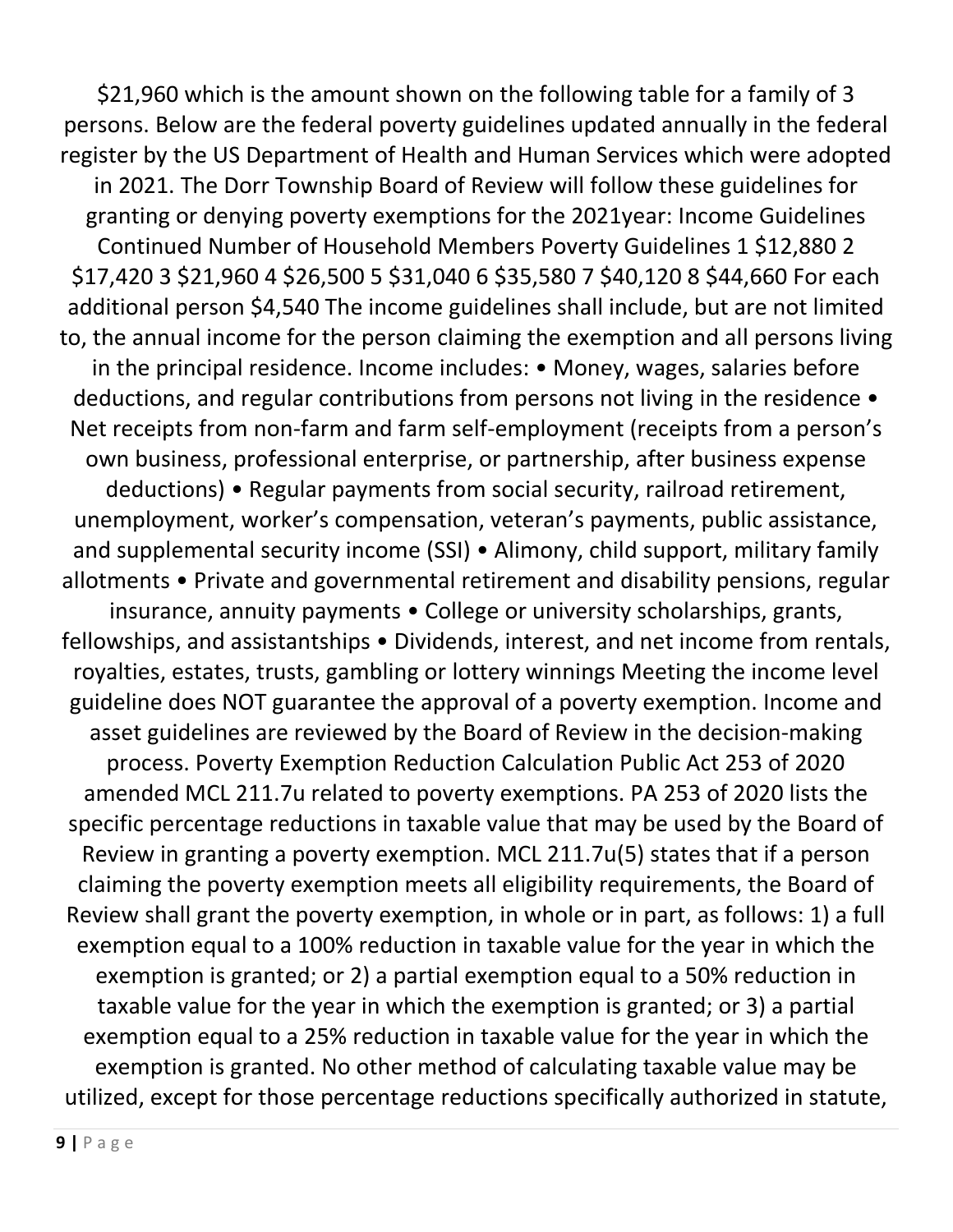or any other percentage reduction approved by the Michigan State Tax Commission. The following table depicts the taxable value reduction granted to the eligible applicant for2022 poverty exemptions: Household Size Income (Feder al limit) 100% Taxable Value exemption 50% Taxable Value exemption 25% Taxable Value exemption 1 \$12,880 \$0 to \$6,440 \$6,441 to \$9,659 \$9,660 to \$12,880 2 \$17,420 \$0 to \$8,710 \$8,711 to \$13,064 \$13,065 to \$17,420 3 \$21,960 \$0 to \$10,980 \$10,981 to \$16,469 \$16,470 to \$21,960 4 \$26,500 \$0 to \$13,250 \$13,251 to \$19,874 \$19,875 to \$26,500 5 \$31,040 \$0 to \$15,520 \$15,521 to \$23,279 \$23,280 to \$31,040 6 \$35,580 \$0 to \$17,790 \$17,791 to \$26,684 \$26,685 to \$35,580 7 \$40,120 \$0 to \$20,060 \$20,061 to \$30,089 \$30,090 to \$40,120 8 \$44,660 \$0 to \$22,330 \$22,331 to \$33,494 \$33,495 to \$44,660 additional person \$4,540 Income greater than what is stated above, per household size, will result in a denial of the poverty exemption. APPLICANT CERTIFICATION Applicant MUST initial EACH applicable statement: I/We declare that the statements made herein are complete, true and correct to the best of my/our knowledge. Any willful misstatements or misrepresentations made on this form may constitute perjury, which, under the law, is a felony punishable by fine or imprisonment. I/We also understand that this application will be DENIED if the information contained within is found to be false or incomplete. I/We understand that if any information contained herein is found to be false or incomplete, any and all relief granted by this application will be forfeited and placed back on the assessment roll with penalties and interest occurring on the additional tax liability in accordance with Section 211.119 of the Michigan Compiled Laws. I/We understand this application for exemption is ONLY for the tax year of 2022. I/We have received a copy of and understand the 2022 Poverty Exemption Policy and Guidelines. I/We certify that I/We DID file a State or Federal Income Tax Return (1040 or MI-1040) and Michigan Homestead Property Tax Credit (MI1040CR) for the tax year 2021 and included a copy with this application OR completed and included the Poverty Exemption Affidavit. I/We hereby authorize the Arlington Township Assessing Department to verify and or obtain information from any creditor, financial institution, government agency, insurance company or any other organization necessary for the purpose of this application of Poverty Exemption for the tax year of 2022. Applicant Signature: Date: Spouse Signature: Date: Name of Preparer if other than applicant: WAVER OF CONFIDENTIALITY Parcel ID Number: Property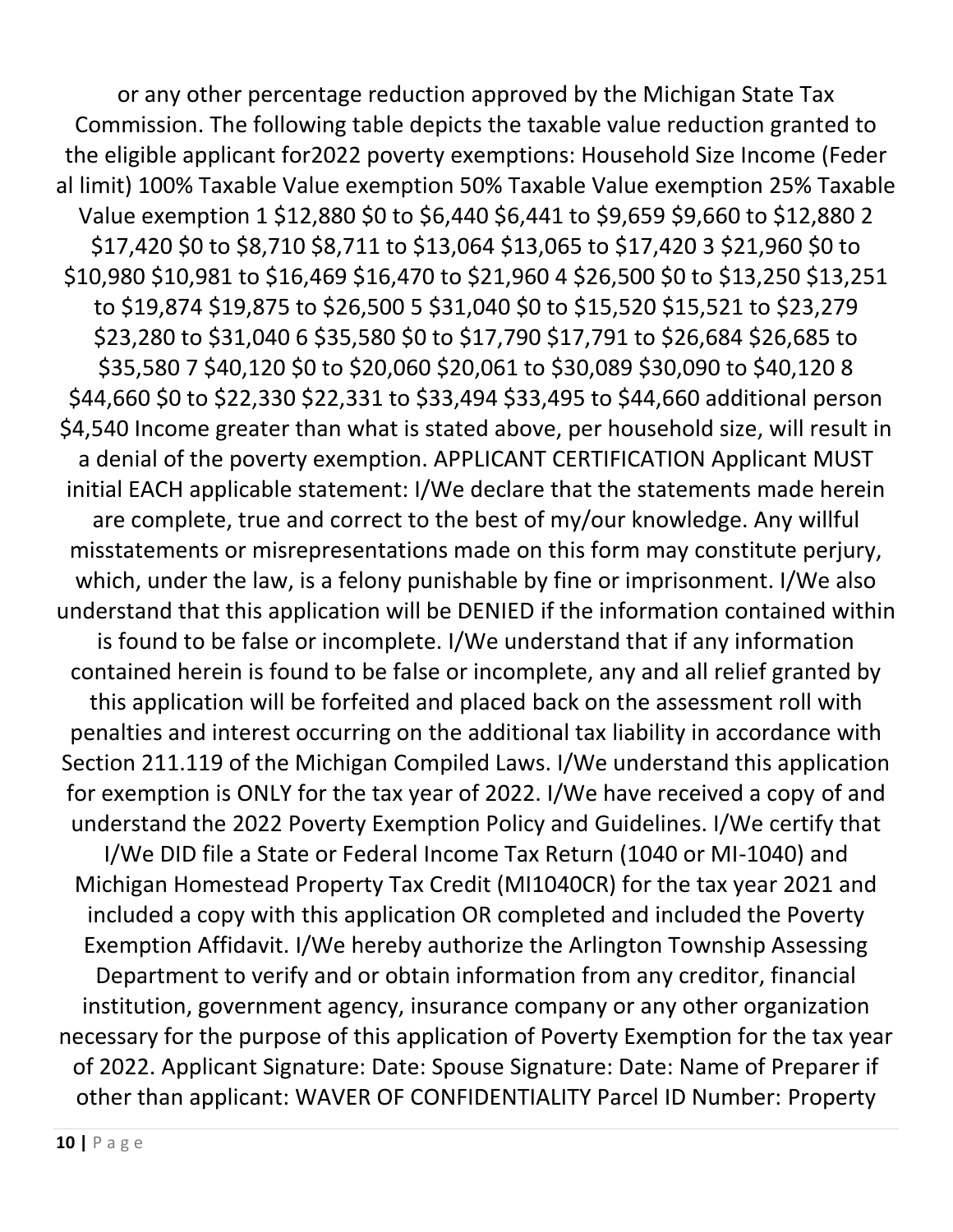Address: I (we), , hereby consent to the examination of all submitted documents as well as the tax returns and any other related financial documents required to determine eligibility for tax relief, including but not limited to all those listed below: Federal Income Tax Returns Michigan Income Tax Returns Principal Residence Exemption Form Social Security Administration Statements by the Arlington Township Assessing Department staff, their designated agent, the members of the Arlington Township Board of Review, and the State of Michigan Tax Tribunal. I further consent to any discussion of the information contained in this application at a duly convened public meeting of the Arlington Township Board of Review. By signing this Waiver of Confidentiality, I understand and acknowledge that I am forever giving up any and all possible claims that I may have related to the disclosure of information contained in said tax returns and related documents, for which claims may arise pursuant to Internal Revenue Code Section 6103, and/or any other federal, state, or local statute or regulation. I certify that I have read and understand the contents of this document in its entirety and have signed it of my own free will. Print Name Print Name Signature, Date Michigan Department of Treasury4988 (05-12) Poverty Exemption Affidavit This form is issued under authority of Public Act 206 of 1893; MCL 211.7u. INSTRUCTIONS: When completed, this document must accompany a taxpayer's Application for Poverty Exemption filed with the supervisor or the board of review of the local unit where the property is located. MCL 211.7u provides for a whole or partial property tax exemption on the principal residence of an owner of the property by reason of poverty and the inability to contribute toward the public charges. MCL 211.7u(2)(b) requires proof of eligibility for the exemption be provided to the board of review by supplying copies of federal and state income tax returns for all persons residing in the principal residence, including property tax credit returns, or by filing an affidavit for all persons residing in the residence who were not required to file federal or state income tax returns for the current or preceding tax year. I, , swear and affirm by my signature below that I reside in the principal residence that is the subject of this Application for Poverty Exemption and that for the current tax year and the preceding tax year, I was not required to file a federal or state income tax return. Address of Principal Residence: Signature of Person Making Affidavit Date CHECK LIST 2022 POVERTY EXEMPTION ATTACHMENTS (Please submit copies only – not originals) THIS COMPLETED CHECK LIST MUST BE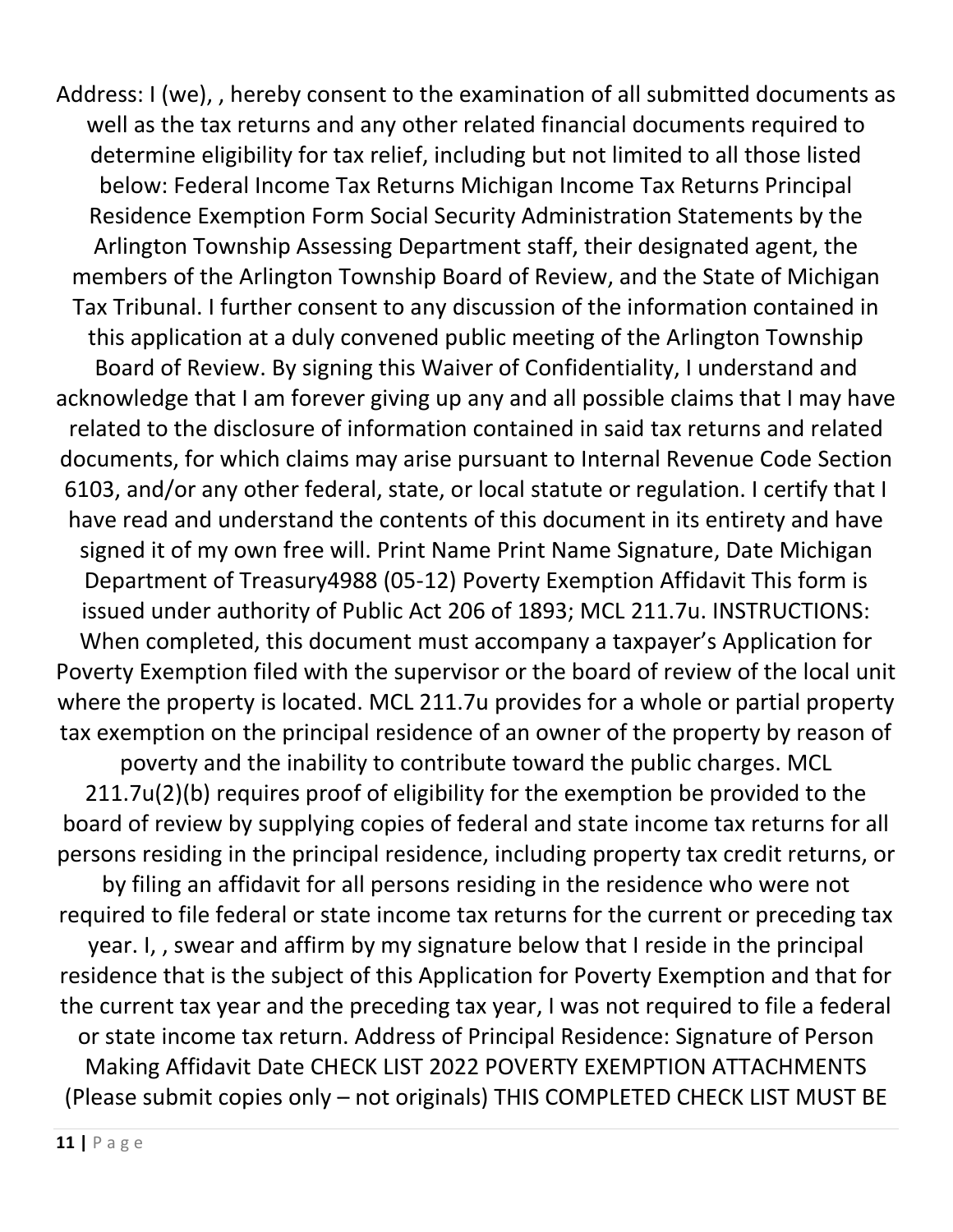RETURNED WITH THE POVERTY EXEMPTION APPLICATION Note: Provide copies of the following as proof for all occupants living in the home even if not contributing to household income or expenses. Timely filed and fully complete and signed Poverty Exemption Application. Copies of 2021 Federal Income Tax Return (or completed Poverty Exemption Affidavit if not required to file income tax returns) Copies of 2021 Michigan Income Tax Return (or completed Poverty Exemption Affidavit if not required to file income tax returns) Copy of 2021 Michigan Homestead Property Tax Credit Claim (MI-1040CR) Copies of 2021 W-2 Forms, Social Security Statements (SSA-1099), Disability Statement or similar income verification for all household members Copies of statements from additional income sources including unemployment, alimony, child support, ADC, Food Stamps, etc. Copies of statements for checking account, savings account, certificate of deposit (CD's), stocks, bonds, pension (IRA, 401, etc.) account or any other asset/retirement account. Copies of valid State of Michigan Driver License or similar form of identification for all members of the household Copy of 2021 mortgage/equity loan payment verification showing the current loan balance and principal and interest payment amounts. If mortgage/equity loan was obtained in the last two (2) years, a copy of the mortgage application is required. Copies of State of Michigan Registration for all vehicles in the household Copy of proof of property ownership (Deed, Land Contract, etc.) Completed Applicant Certification form Completed Waiver of Confidentiality form Michigan Department of Treasury 5737 (01-21), Page 1 of 4 Application for MCL 211.7u Poverty Exemption This form is issued under the authority of the General Property Tax Act, Public Act 206 of 1893, MCL 211.7u. MCL 211.7u of the General Property Tax Act, Public Act 206 of 1893, provides a property tax exemption for the principal residence of persons who, by reason of poverty, are unable to contribute toward the public charges. This application is to be used to apply for the exemption and must be filed with the Board of Review where the property is located. This application may be submitted to the city or township the property is located in each year on or after January 1. To be considered complete, this application must: 1) be completed in its entirety, 2) include information regarding all members residing within the household, and 3) include all required documentation as listed within the application. Please write legibly and attach additional pages as necessary. PART 1: PERSONAL INFORMATION — Petitioner must list all required personal information.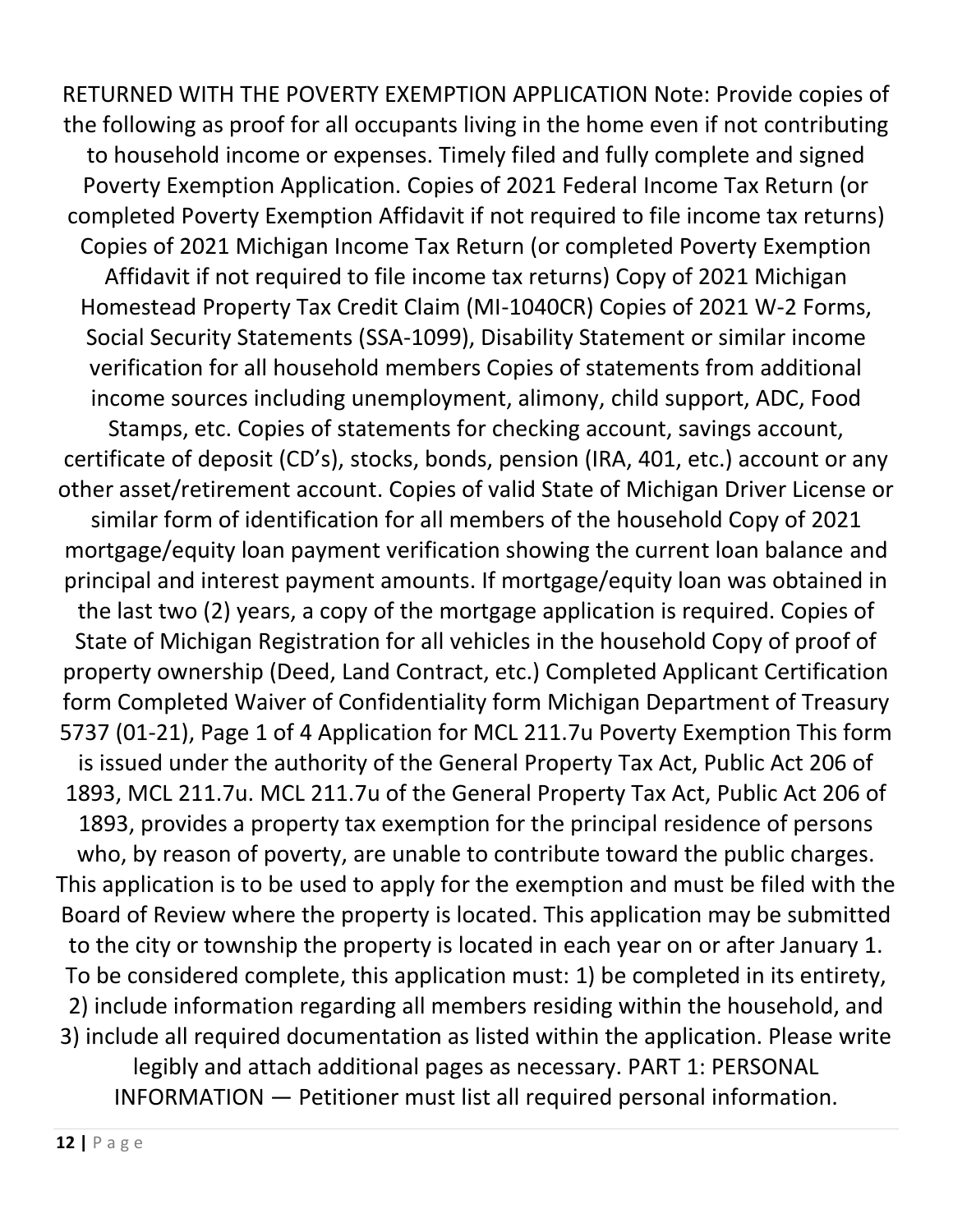Petitioner's Name Daytime Phone Number Age of Petitioner Marital Status Age of Spouse Number of Legal Dependents Property Address of Principal Residence City State ZIP Code Check if applied for Homestead Property Tax Credit Amount of Homestead Property Tax Credit PART 2: REAL ESTATE INFORMATION List the real estate information related to your principal residence. Be prepared to provide a deed, land contract or other evidence of ownership of the property at the Board of Review meeting. Property Parcel Code Number Name of Mortgage Company Unpaid Balance Owed on Principal Residence Monthly Payment Length of Time at this Residence Property Description PART 3: ADDITIONAL PROPERTY INFORMATION List information related to any other property owned by you or any member residing in the household. Check if you own, or are buying, other property. If checked, complete the information below. Amount of Income Earned from other Property 1 Property Address City State ZIP Code Name of Owner(s) Assessed Value Date of Last Taxes Paid Amount of Taxes Paid 2 Property Address City State ZIP Code Name of Owner(s) Assessed Value Date of Last Taxes Paid Amount of Taxes Paid Reset Form 5737, Page 2 of 4 PART 4: EMPLOYMENT INFORMATION — List your current employment information. Name of Employer Address of Employer City State ZIP Code Contact Person Employer Telephone Number PART 5: INCOME SOURCES List all income sources, including but not limited to: salaries, Social Security, rents, pensions, IRAs (individual retirement accounts), unemployment compensation, disability, government pensions, worker's compensation, dividends, claims and judgments from lawsuits, alimony, child support, friend or family contribution, reverse mortgage, or any other source of income, for all persons residing at the property. Source of Income Monthly or Annual Income (indicate which) PART 6: CHECKING, SAVINGS AND INVESTMENT INFORMATION List any and all savings owned by all household members, including but not limited to: checking accounts, savings accounts, postal savings, credit union shares, certificates of deposit, cash, stocks, bonds, or similar investments, for all persons residing at the property. Name of Financial Institution or Investments Amount on Deposit Current Interest Rate Name on Account Value of Investment PART 7: LIFE INSURANCE — List all policies held by all household members. Name of Insured Amount of Policy Monthly Payments Policy Paid in Full Name of Beneficiary Relationship to Insured PART 8: MOTOR VEHICLE INFORMATION All motor vehicles (including motorcycles, motor homes, camper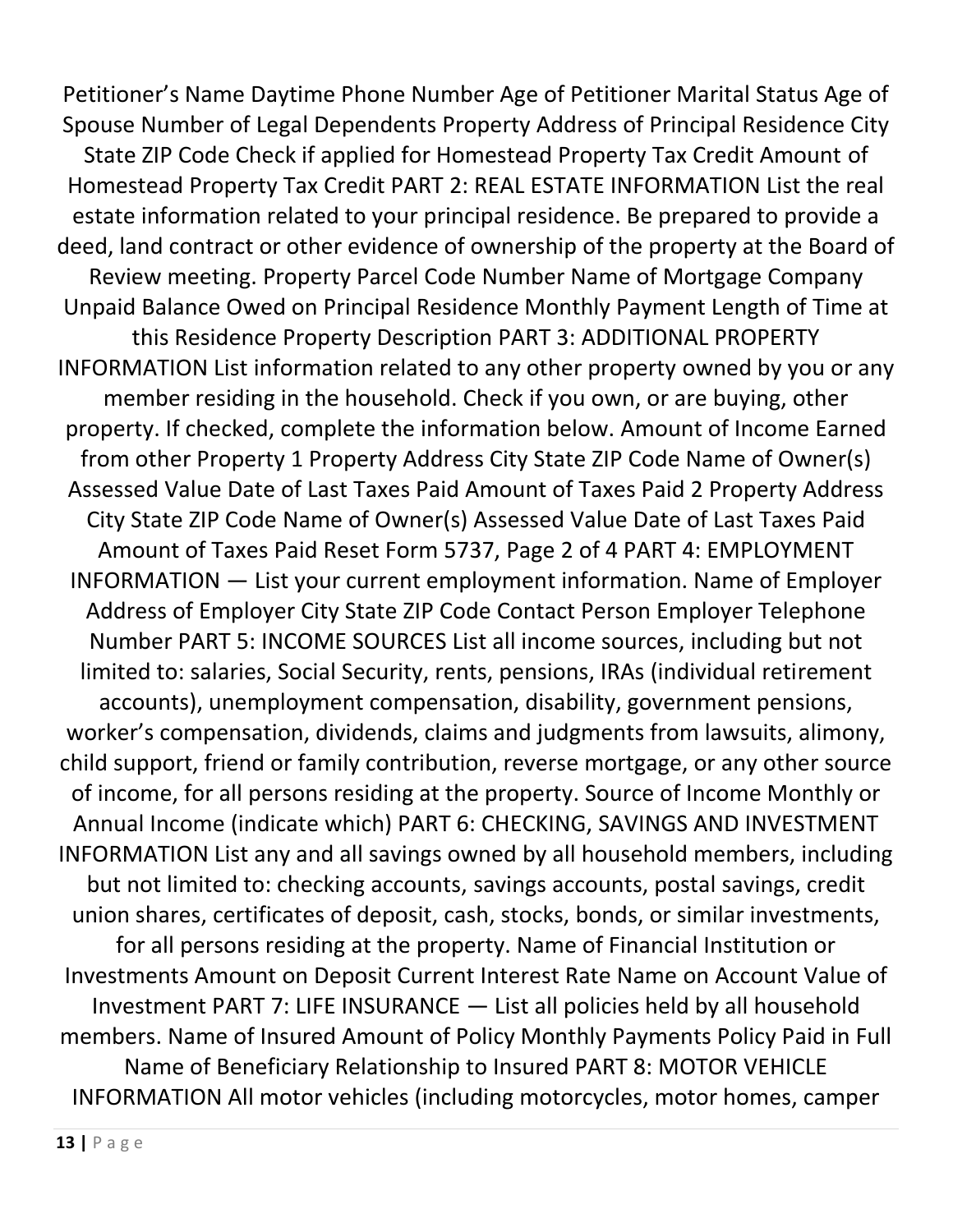trailers, etc.) held or owned by any person residing within the household must be listed. Make Year Monthly Payment Balance Owed 5737, Page 3 of 4 PART 9: HOUSEHOLD OCCUPANTS — List all persons living in the household. First and Last Name Age Relationship to Applicant Place of Employment \$ Contribution to Family Income PART 10: PERSONAL DEBT — List all personal debt for all household members. Creditor Purpose of Debt Date of Debt Original Balance Monthly Payment Balance Owed PART 11: MONTHLY EXPENSE INFORMATION The amount of monthly expenses related to the principal residence for each category must be listed. Indicate N/A as necessary. Heating Electric Water Phone Cable Food Clothing Health Insurance Garbage Daycare Car Expense (gas, repair, etc.) Other (type and amount) Other (type and amount) Other (type and amount) Other (type and amount) Other (type and amount) Other (type and amount) Continue and sign on Page 4 5737, Page 4 of 4 NOTICE: Per MCL 211.7u(2)(b), federal and state income tax returns for all persons residing in the principal residence, including any property tax credit returns, filed in the immediately preceding year or in the current year must be submitted with this application. Federal and state income tax returns are not required for a person residing in the principal residence if that person was not required to file a federal or state income tax return in the tax year in which the exemption under this section is claimed or in the immediately preceding tax year. PART 11: POLICY AND GUIDELINES ACKNOWLEDGMENT The governing body of the local assessing unit shall determine and make available to the public the policy and guidelines used for the granting of exemptions under MCL 211.7u. In order to be eligible for the exemption, the applicant must meet the federal poverty guidelines published in the prior calendar year in the Federal Register by the United States Department of Health and Human Services under its authority to revise the poverty line under 42 USC 9902, or alternative guidelines adopted by the governing body of the local assessing unit so long as the alternative guidelines do not provide income eligibility requirements less than the federal guidelines. The policy and guidelines must include, but are not limited to, the specific income and asset levels of the claimant and total household income and assets. The combined assets of all persons must not exceed the limits set forth in the guidelines adopted by the local assessing unit. The applicant has reviewed the applicable policy and guidelines adopted by the city or township, including the specific income and asset levels of the claimant and total household income and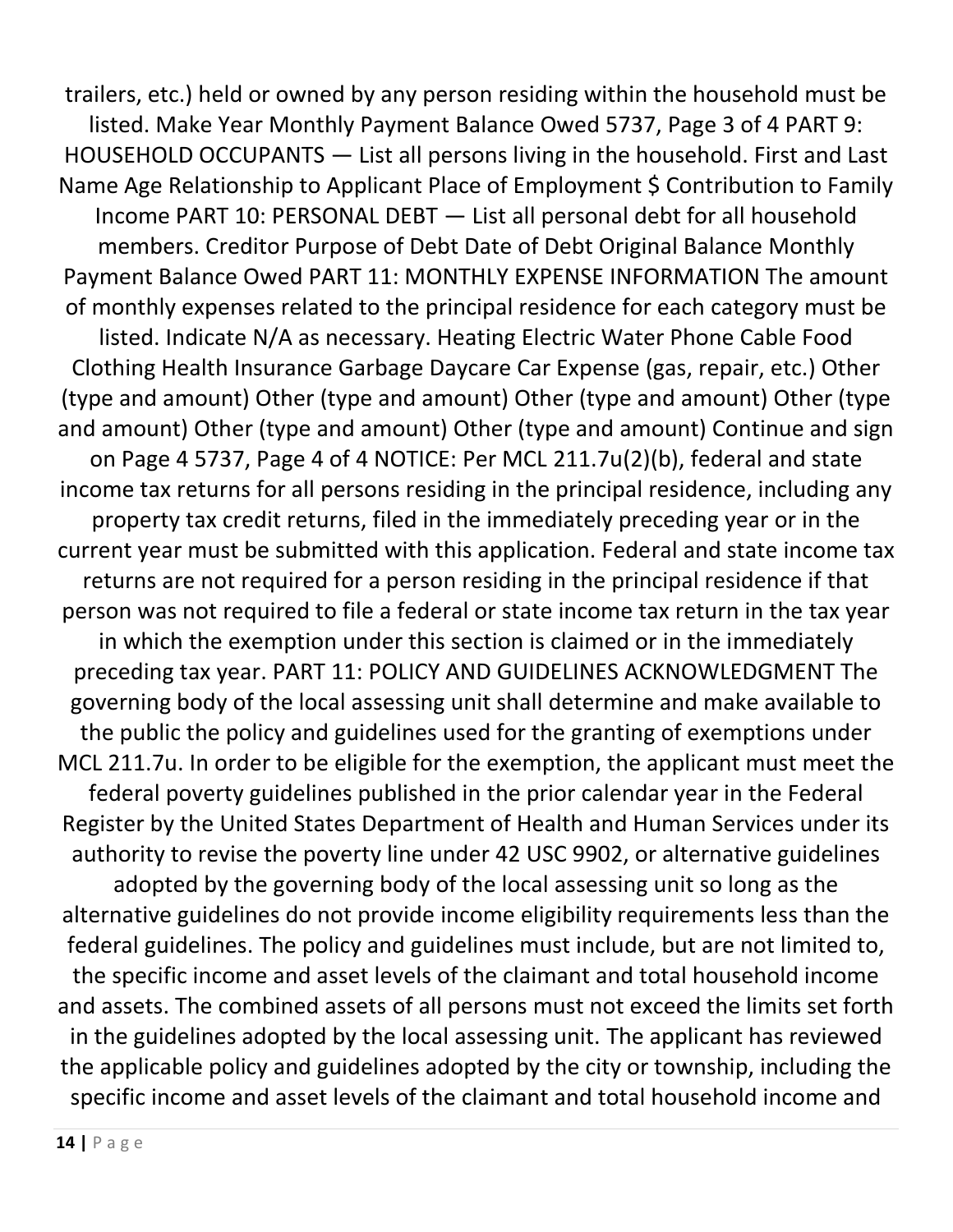assets. PART 12: CERTIFICATION I hereby certify to the best of my knowledge that the information provided in this form is complete, accurate and I am eligible for the exemption from property taxes pursuant to Michigan Compiled Law, Section 211.7u. Printed Name Signature Date This application shall be filed after January 1, but before the day prior to the last day of the local unit's December Board of Review. Decision of the March Board of Review may be appealed by petition to the Michigan Tax Tribunal by July 31 of the current year. A July or December Board of Review decision may be appealed to the Michigan Tax Tribunal by petition within 35 days of decision. A copy of the Board of Review decision must be included with the petition. Michigan Tax Tribunal PO Box 30232 Lansing MI 48909 Phone: 517- 335-9760 E-mail: taxtrib@michigan.gov Michigan Department of Treasury 5739 (01-21) Affirmation of Ownership and Occupancy to Remain Exempt by Reason of Poverty This form is issued under the authority of Public Act 253 of 2020. This form is to be used to affirm ownership, occupancy, and income status. MCL 211.7u(2) provides that, to be eligible for exemption under this section, a person shall, subject to subsection (6) and (8), annually affirm that the applicant owns and occupies, as a principal residence, the property for which an exemption is requested. PART 1: OWNER INFORMATION — Enter information for the person owning and occupying the residence. Owner Name Owner Telephone Number Mailing Address City State ZIP Code PART 2: LEGAL DESIGNEE INFORMATION (Complete if applicable.) Legal Designee Name Daytime Telephone Number Mailing Address City State ZIP Code PART 3: HOMESTEAD PROPERTY INFORMATION — Enter information for property in which the exemption is being claimed. City or Township (check the appropriate box and enter name) City Township Village County Name of Local School District Parcel Identification Number Year(s) Exemption Previously Granted by Board of Review Homestead Property Address City State ZIP Code PART 4: AFFIRMATION OF OWNERSHIP, OCCUPANCY, AND INCOME STATUS (Check all boxes that apply.) I own the property in which the exemption is being claimed. The property in which the exemption is being claimed is used as my homestead. Homestead is generally defined as any dwelling with its land and buildings where a family makes its home. After establishing initial eligibility for the exemption, my income and asset status has remained unchanged and/or I receive a fixed income solely from public assistance that is not subject to significant annual increases beyond the rate of